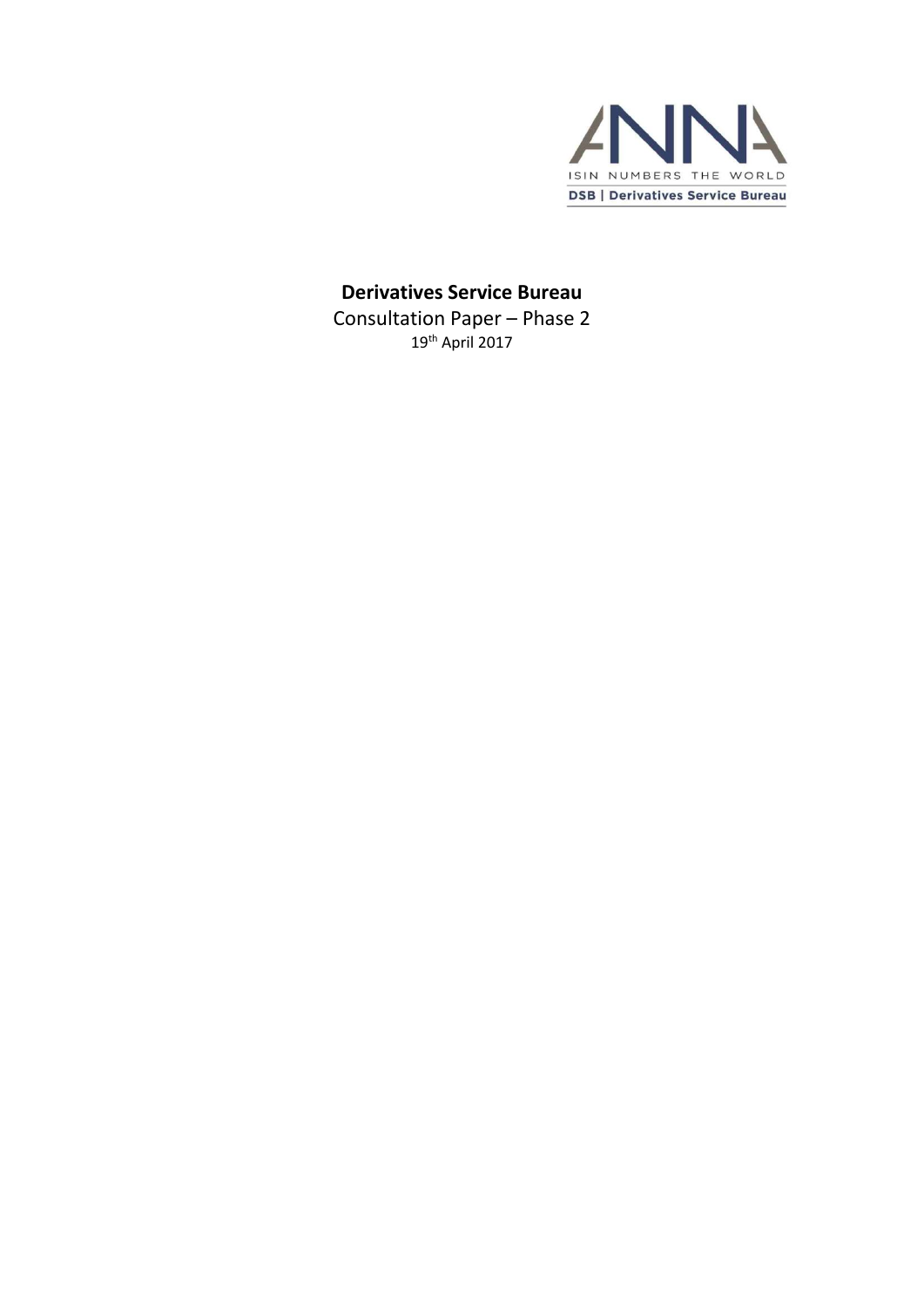### <span id="page-1-0"></span>1 Executive Summary

- Following the publication of the Final ISIN Principles Paper, consensus has been reached within the Derivatives Service Bureau Product Committee (DSB PC) as to the population of RTS 23 & CFI attributes (consistent with the published thinking from CPMI-IOSCO about the forthcoming Universal Product Identifier (UPI)) required for the Fixed Float Plain Vanilla Interest Rate Swap Product Definition to meet the MiFID II Reference Data Reporting requirements for implementation into the User Acceptance Testing (UAT) platform of the DSB
- The purpose of this consultation is to obtain industry feedback on the acceptability of this set of attributes within the Fixed Float Plain Vanilla Interest Rate Swap Product Definition, as an example, to ensure that the first phase (Day 1) ISIN level is as useful as possible to industry without compromising the technical reporting requirements of MiFID II / MiFIR RTS 23 Annex 1 and future implementation of CPMI-IOSCO's UPI
- The DSB PC intends to determine if any of the SG2 Level 1 attributes contained herein are useful for industry and should be added to the base RTS 23/CFI attributes in the Product Definition for the Day 1 implementation into UAT
- In addition, feedback is sought as to whether a similar approach of designing Product Definitions on the base RTS 23/CFI attributes plus adding none, some or all of the ISO Study Group 2 (SG2) Level1 attributes would be appropriate for other asset classes. The relevant SG2 level 1 attributes for other asset classes are laid out in Section 8 of this document
- This document also confirms the scope, principles and Product Definition design that the DSB PC will follow
- This consultation will run from **19 April 2017 to 12 May 2017**, followed by a series of further consultations during the subsequent months that will cover the full range of Product Definitions in each asset class
- Any feedback or queries in relation to this consultation should be directed to [secretariat@ANNA-DSB.com](mailto:secretariat@ANNA-DSB.com) and submitted no later than 12 May 2017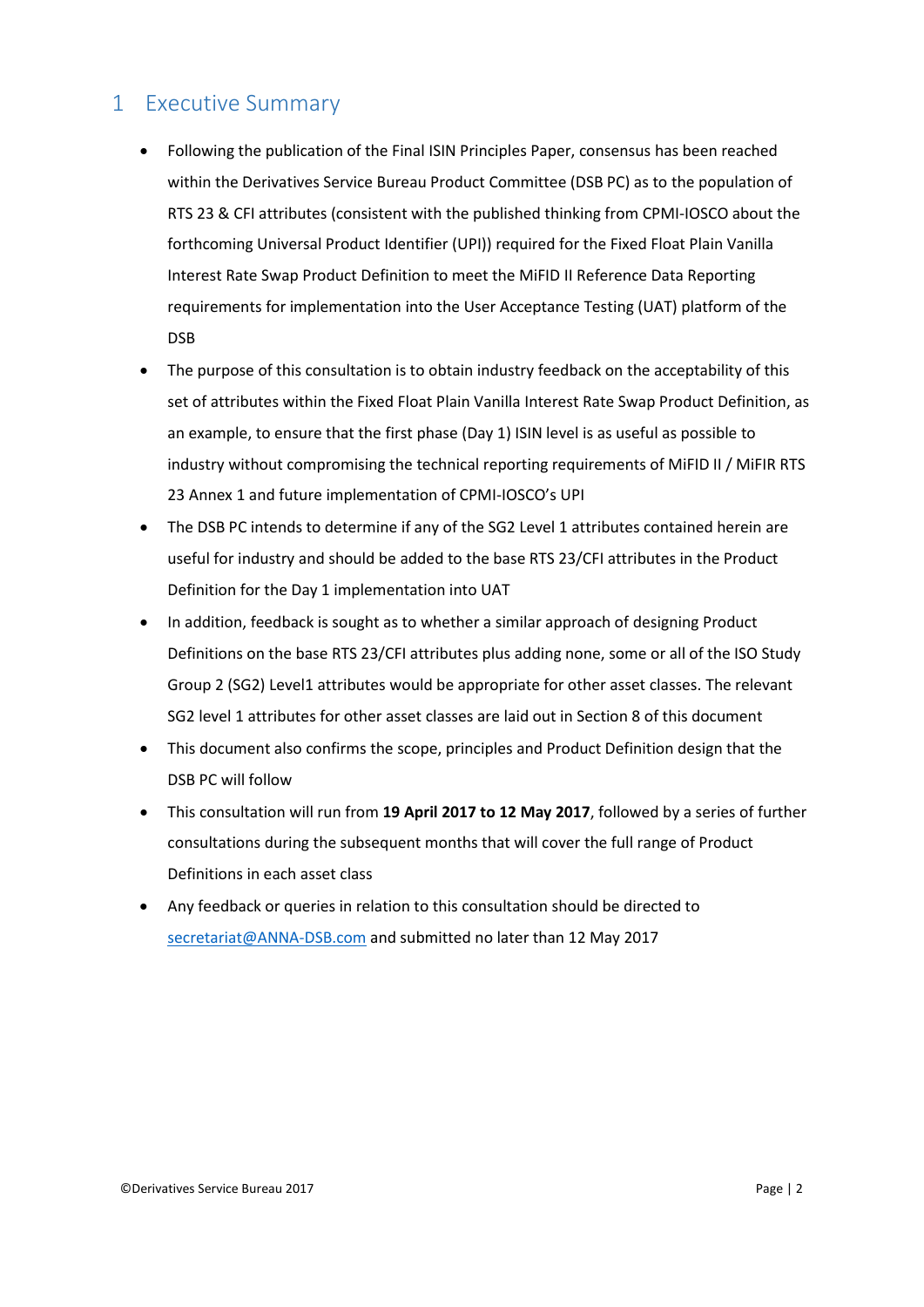### Contents

| 1  |      |  |  |  |
|----|------|--|--|--|
| 2  |      |  |  |  |
|    | 2.1  |  |  |  |
|    | 2.2  |  |  |  |
| 3  |      |  |  |  |
| 4  |      |  |  |  |
| 5  |      |  |  |  |
|    | 5.1  |  |  |  |
|    | 5.2  |  |  |  |
|    | 5.3  |  |  |  |
| 6  |      |  |  |  |
| 7  |      |  |  |  |
| 8  |      |  |  |  |
|    | 8.1  |  |  |  |
|    | 8.2  |  |  |  |
|    | 8.3  |  |  |  |
|    | 8.4  |  |  |  |
| 9  |      |  |  |  |
|    | 9.1  |  |  |  |
|    | 9.2  |  |  |  |
|    | 9.3  |  |  |  |
| 10 |      |  |  |  |
|    | 10.1 |  |  |  |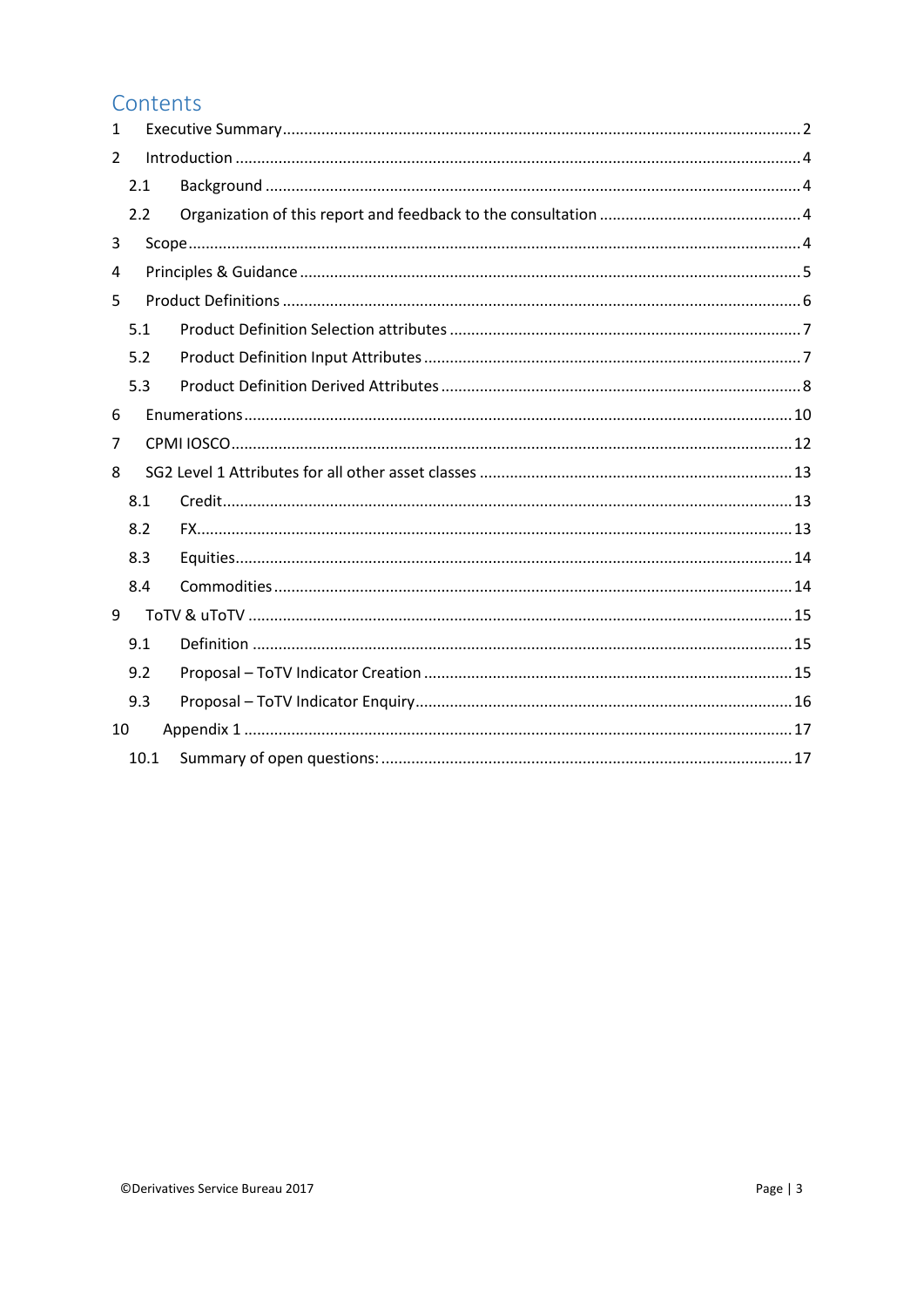### <span id="page-3-0"></span>2 Introduction

### <span id="page-3-1"></span>2.1 Background

For background information on the Derivatives Service Bureau (DSB), please refer to the Final ISIN Principles Paper located on the ANNA DSB webpage:

<http://www.anna-web.org/dsb-consultation-pc-phase-1/>

### <span id="page-3-2"></span>2.2 Organization of this report and feedback to the consultation

We have organized this consultation as follows:

- Section 3 outlines the scope of this consultation paper
- Section 4 outlines the key principles the DSB PC will use then defining the ISIN in this first phase of work
- Section 5 outlines the composition of the Product Definitions using the Fixed Float use case as a worked example
- Section 6 contains the enumerations and sources for the Fixed Float worked example
- Section 7 sets out the approach to meeting the CPMI-IOSCO requirements
- Section 8 contains the SG2 Level 1 attributes for all other asset classes for the consideration of industry
- Section 9 contains a proposal regarding the pending ToTV indicator requirement

General comments and responses to the specific questions are requested to be sent to the secretaria[t secretariat@ANNA-DSB.com.](mailto:secretariat@ANNA-DSB.com)

In your response please identify your organization name and type (Trading Venue, Systematic Internalizer, Market participant, Vendor or Other)

Respondents should note that:

- All responses will be published
- Responses will be attributed unless there is a specific request for anonymity
- The Product Committee will consider all responses in the order in which they are received

### <span id="page-3-3"></span>3 Scope

The DSB PC has reached consensus on the population of RTS23 & CFI attributes (consistent with CPMI-IOSCO's thinking on the UPI) and has requested an industry consultation using the Fixed Float Plain Vanilla Interest Rate Swap as a worked example. Primarily this is to address the alignment with the SG2 work on levels and attributes.

The current set of agreed attributes consist of RTS 23 & CFI fields, however, there is scope within the ISIN design, across all asset classes, to include any other attributes from SG2 Level 1 that industry deems are necessary within the ISIN.

Section 5 contains the Fixed Float Plain Vanilla Product Definition and the SG2 level 1 attributes for consideration in either the input or derived fields.

Section 8 contains the additional SG2 Level 1 attributes for other asset classes.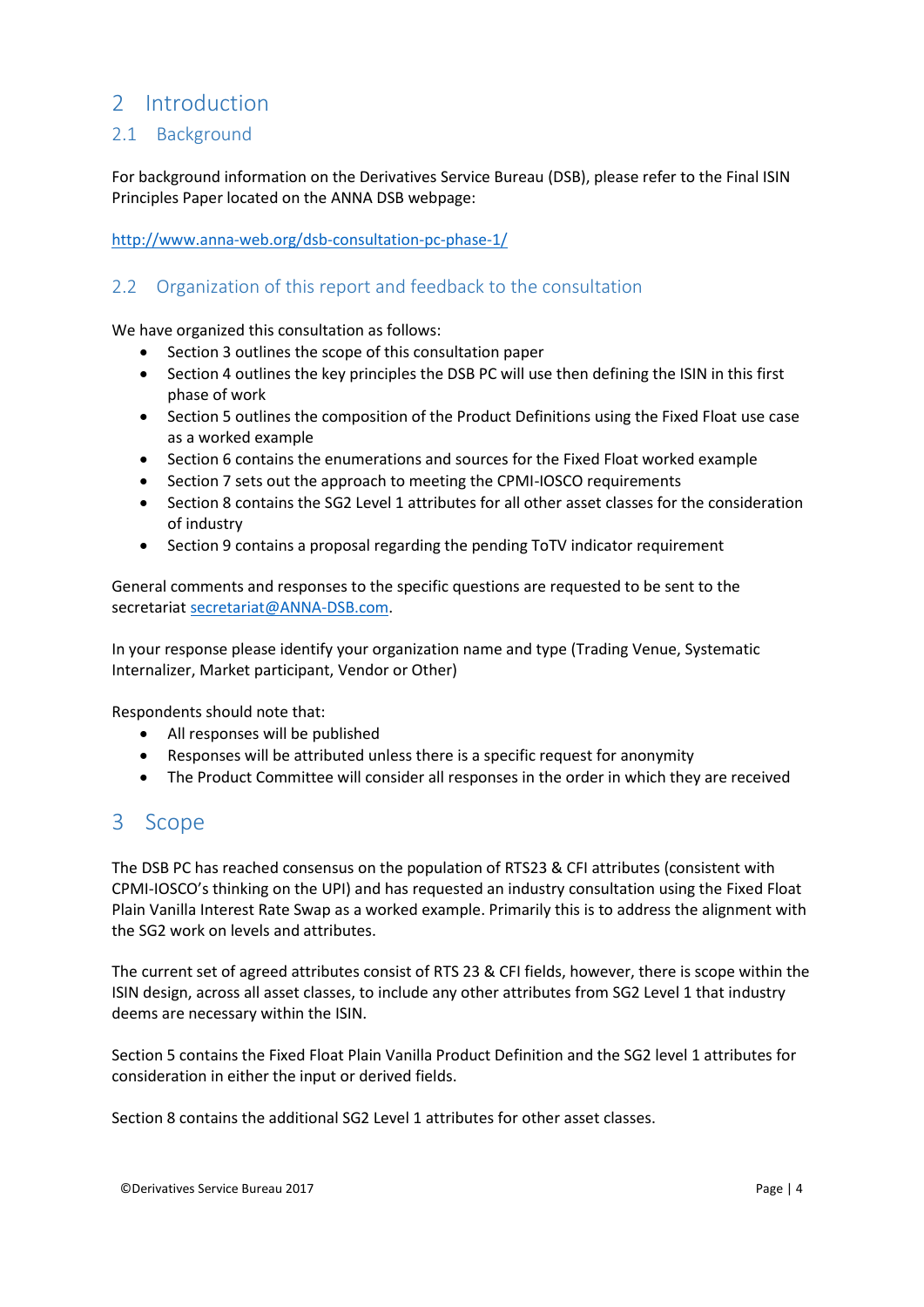# <span id="page-4-0"></span>4 Principles & Guidance

Following the publication of the Final ISIN Principles Paper, the DSB PC, with agreement of the DSB Board, confirms that ISIN generation by the DSB for OTC derivatives – specifically those that are trading or admitted to trading on an EU Trading Venue or with an underlying traded or admitted to trading on an EU Trading Venue – focuses on delivering an ISIN level that meets the immediate requirements of the EU Regulatory Technical Standard 23 for reporting within MiFID II. The remainder of this section has been extracted from the Final ISIN Principles paper, the full document can be found [here.](http://www.anna-web.org/dsb-consultation-pc-phase-1/)

The initial OTC ISIN design:

- must be fully consistent with the ISO 6166 standard
- must meet the expectations of the ISO leadership as articulated above, including the generation of CFI and FISN codes
- must be extensible to multiple jurisdictions (generally) and as far as reasonably possible, consistent with CPMI-IOSCO's thinking on UPI

The initial OTC ISIN implementation:

- must meet the requirements of MiFID II as articulated by the ESMA observer on the Product Committee
- must be implemented within the timelines for MiFID II go-live

Additionally, the DSB Board expectation is that the DSB PC will leverage the ISO SG2 analysis for the initial **design** of the OTC ISIN wherever the DSB PC deems the SG2 analysis to be appropriate. However, the **implementation** of any aspects of the design that are not required for MiFID II go-live will need to be phased after MiFID II go-live unless there is unambiguous evidence that the initial implementation timelines will not be put at risk.

The CFI code will be an output from the ISIN engine and the inputs for this will form part of the Product Definition, either derived or input by the user. It is important to note that for the initial implementation, the ISIN engine will use the 2015 version of the CFI structure.

Furthermore, the DSB PC has agreed the following points, in-line with the requirements of the respective MiFIR Implementing act (RTS 23), and MAR Article 4 delegated and implementing regulations, for the ISIN that is to be produced for Reference Data Reporting:

- According to the requirements of Article 1 of RTS 23, trading venues and systematic internalisers are obliged to provide competent authorities all details of financial instrument reference data referred to in Table 3 of the Annex that pertain to the financial instrument concerned. Article 3(1) of RTS 23 subsequently specifies that each financial instrument should be identified through ISO 6166 ISIN code. Therefore, at least one of the ISIN Levels (referred to below simply as "ISIN") should allow derivation of all the fields required for RTS23 reporting that pertain to a given financial instrument.
- ISIN cannot be less granular than RTS  $23<sup>1</sup>$  and for sake of clarity this means the ISIN must include the Maturity Date and other mandatory fields for those products as specified by MiFIR RTS 23 and respective XML template developed in accordance ISO 20022 messages.

**.** 

<sup>&</sup>lt;sup>1</sup> With the exception of Fixed Rate and Strike price to the extent they represent the pricing detail of a given transaction rather than reference data for a given instrument. Furthermore, these two attributes have been confirmed as out of scope due to the fact that the CFI code generation is independent of any pricing information.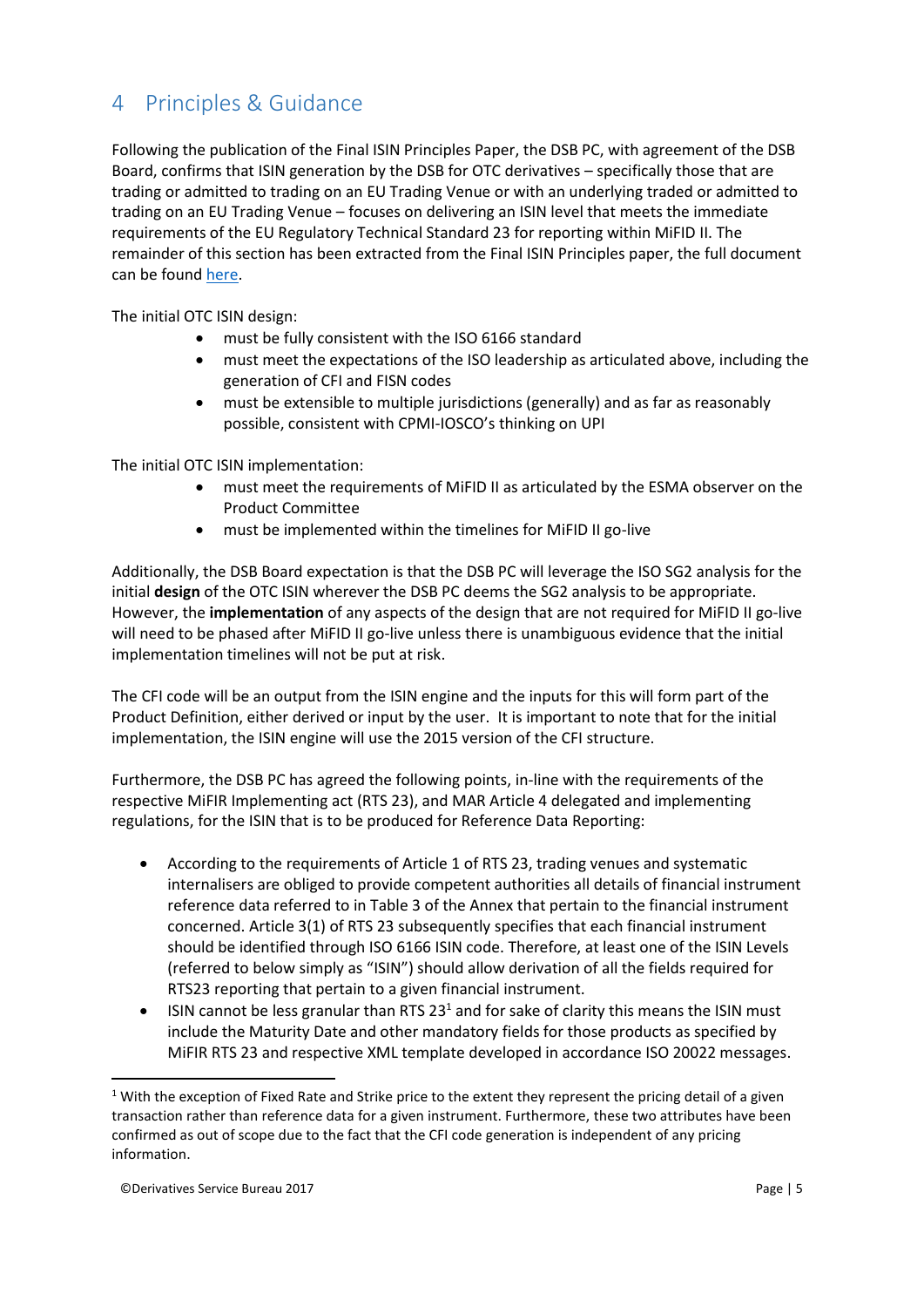This is due to MiFIR RTS 23 and MAR Article 4(1) requiring submission of reference data on a per financial instrument basis.

- ISIN can be more granular than RTS23 in terms of the number of attributes and/or the enumeration of the values for those attributes. ESMA has acknowledged that this may mean that it receives RTS23 reference data reports with different ISINs for the same attribute values.
- ISIN attributes/values provided to the DSB need to be able to map to RTS23 attributes/values but the former does not need to have RTS23 as native values so can diverge in format and enumerations. In order to satisfy the reference data reporting requirements under MiFIR RTS 23 and MAR Article 4 delegated and implementing regulations, the ISIN record returned by the DSB, which consists of all attributes input by the user, should be also provided in a common XML template in accordance with ISO20022. Any attribute mapping required to translate user input into the ISO20022 messaging standard will be provided by the DSB.
- Entities that are subject to MiFIR Article 27 or MAR Article 4 reference data reporting requirements are obliged to submit all the relevant attributes specified in the respective delegated and implementing acts in a common XML template in accordance with ISO20022 in order to comply with their regulatory obligations under the two Regulations.

The first phase (Day 1) **design** of the ISIN will support:

- Multi-jurisdiction/business Product Definitions
- Multi-level hierarchy

The first phase **implementation** will focus on the single level of ISIN to meet the immediate requirement of MiFID II as articulated by RTS23. Extensibility is factored into the ISIN design and the expectation is that CPMI-IOSCO requirements will be satisfied by a parent above the day 1 level while greater granularity to meet industry requirements can be created below the day 1 level as children.

The DSB Board and PC agree in principle with SG2 recommendation of implementing a multi-level design for the ISIN.

By following this approach, the DSB PC leaves open the ability to synchronize and integrate the CPMI-IOSCO work, as it finalizes the Unique Product Identifier requirements, as well as the recommendations from the SG2 work. Where there is a direct overlap then the specific product attributes are noted as being included in the current UPI consultation, sometimes under a different attribute name.

### <span id="page-5-0"></span>5 Product Definitions

A Product Definition is a fixed set of attributes that when populated will generate an ISIN.

The Use Case represents a unique product type and the selection of this will drive the Product Definition as well as being an attribute that differentiates between different Use Cases that share the same Product Definition.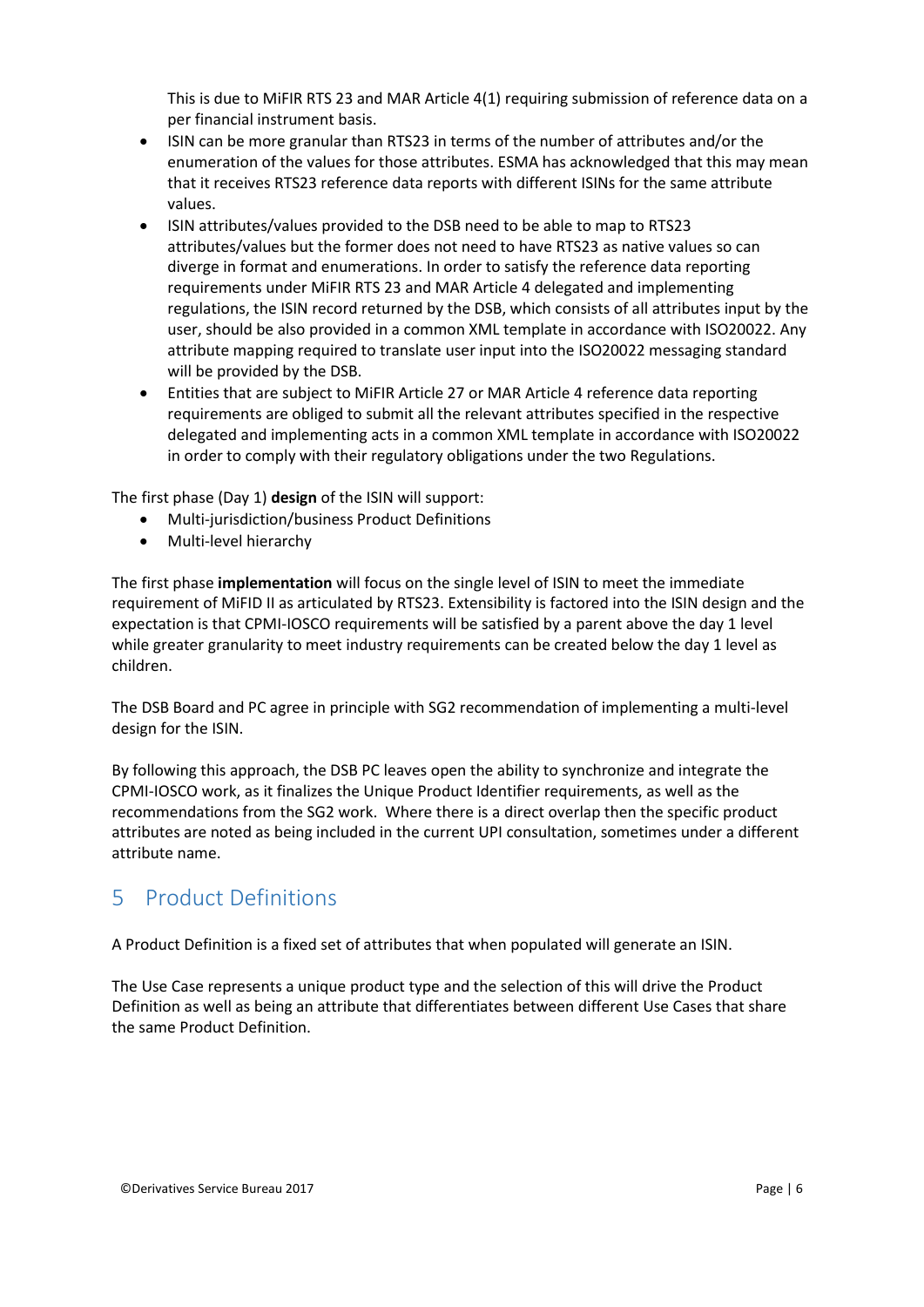As an example:

|     |                    | <b>ISDA 2.0 Taxonomy</b> |                    |                                   |                          |                                              |
|-----|--------------------|--------------------------|--------------------|-----------------------------------|--------------------------|----------------------------------------------|
| - # | <b>Asset Class</b> | <b>Base Product</b>      | <b>Sub-Product</b> | <b>Transaction</b><br><b>Type</b> | <b>DSB Use_Case Name</b> | <b>DSB Product</b><br><b>Definition Name</b> |
|     | Rates              | IR Swap                  | <b>Fixed Float</b> | $\leq$ null $\geq$                | Fixed Float              | Fixed Float                                  |
|     | Rates              | IR Swap                  | <b>Fixed Float</b> | Zero Coupon                       | Fixed Float ZeroCoupon   | Fixed Float                                  |
|     | Rates              | IR Swap                  | <b>Fixed Float</b> | OIS                               | Fixed Float OIS          | Fixed Float                                  |

The "Fixed Float" product definition would be re-used (i.e. have same input attributes) for different Use Cases ("Fixed Float", "Fixed Float ZeroCoupon" & "Fixed Float OIS")

The following sections will use the 'Fixed Float' use case as a worked example of a Product Definition and cover:

- Selection attributes
- Input attributes
- Derived attributes

### <span id="page-6-0"></span>5.1 Product Definition Selection attributes

The design of the ANNA DSB ISIN Engine will allow a specific Product Definition to be selected based on both ISO and FPML taxonomies<sup>2</sup>:

| <b>ISO Attribute</b>   | <b>NATIVE ISO Example Values</b> | <b>FpML (SG2) Attributes</b> | <b>FpML (SG2) Values</b> |
|------------------------|----------------------------------|------------------------------|--------------------------|
| <b>Asset Class</b>     | R - Rates                        | Asset class                  | <b>Interest Rate</b>     |
| Use Case               | Fixed Float                      | Base product                 | <b>IR Swap</b>           |
| <b>Instrument Type</b> | $S - Swap$                       | Sub-Product                  | <b>Fixed Float</b>       |
|                        |                                  | <b>Transaction Type</b>      | $\leq$ null $\geq$       |

The above demonstrates, for a Fixed Float Plain Vanilla Interest Rate Swap, the attributes relevant to each taxonomy that will be available to users when selecting a specific Product Definition.

### <span id="page-6-1"></span>5.2 Product Definition Input Attributes

In order to generate an ISIN for the "Fixed Float" Use Case the below fields would need to be submitted in addition to the Template Selection attributes in either ISO or FPML taxonomies<sup>2</sup>:

| <b>ISO Attribute</b>                | <b>NATIVE ISO Example Values</b> | <b>FpML (SG2) Attributes</b> | FpML (SG2) Values    |
|-------------------------------------|----------------------------------|------------------------------|----------------------|
| <b>Notional Currency</b>            | <b>EUR</b>                       | <b>Notional currency</b>     | EUR                  |
| Expiry date                         | 20211231                         | <b>Termination date</b>      | 14/12/1999           |
| First Leg Reference Rate            | EUR-LIBOR-BBA                    | Floating rate index          | <b>EUR-LIBOR-BBA</b> |
| First Leg Reference Rate Term Value | 6                                | Index tenor                  | 6M                   |
| First Leg Reference Rate Term Unit  | <b>MNTH</b>                      | Index tenor                  | 6M                   |
| <b>Notional Schedule</b>            | C - Constant                     | Not analysed by SG2          |                      |

 $2$  It should be noted that this functionality will not be available for Day 1 UAT but will be made available once the two sets of mapping from ISDA/FpML format to ISO format are available:

**.** 

<sup>1.</sup> ISDA 2.0 taxonomy & use case descriptions to ISO 10962 (CFI)

<sup>2.</sup> FpML enumerations & codesets to ISO 20022 enumerations & codesets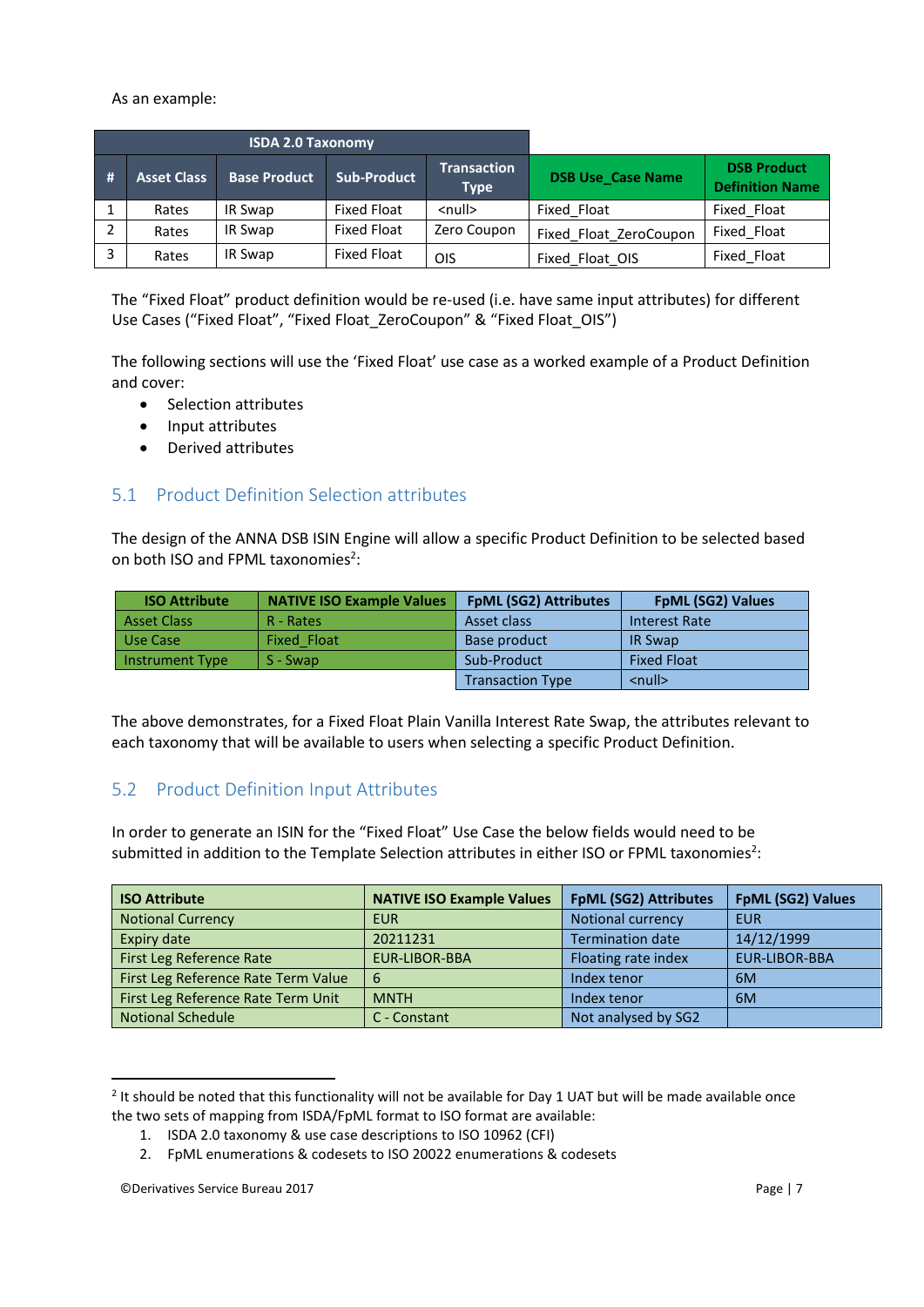The above represent the minimum fields required to generate an ISIN that would meet the requirements laid out in this consultation paper.

In addition to the above, the ANNA DSB PC is considering the inclusion of the below attributes which were defined as part of the SG2 Level 1 ISIN:

| <b>SG2 Attribute</b>             |         | SG2 Value SG2 Source                       |
|----------------------------------|---------|--------------------------------------------|
| Floating Leg: Payment frequency  | 6M      | FpML PeriodExtendedEnum / periodMultiplier |
| Floating Leg: Day count fraction | ACT/360 | FpML day count fraction scheme             |
| Fixed Leg: Payment frequency     | 1Y      | FpML PeriodExtendedEnum / periodMultiplier |
| Fixed Leg: Day count fraction    | 30/360  | FpML day count fraction scheme             |

Whilst the full set of attributes identified as part of SG2 has been considered it is felt that that there is insufficient time remaining to build out the SG2 Level 2 and Level 3 proposals.

*Question 1: Bearing in mind that the Day 1 implementation of the ISIN is intended to satisfy the MiFID II Reference data reporting requirements, whilst maintaining structural flexibility for implementation of additional levels in subsequent phases, are there any attributes in the SG2 table above that should be added to the Fixed Float Plain Vanilla Product Definition?*

*Please bear in mind that whatever is decided will form a Level in the overall ISIN Framework and will therefore restrict Higher Levels to a subset of attributes that exist in this list and Lower levels will be mandated to contain all of these attributes.*

### <span id="page-7-0"></span>5.3 Product Definition Derived Attributes

In addition to the Input attributes there are additional attributes which are derived. These derived attributes are those which are inferred by the combination of Product Definition Selection & Product Definition Input Attributes. These will be auto populated by the DSB ISIN engine and returned to the user as part of the ISIN record.

| <b>ISO Attribute</b>                                  | <b>NATIVE ISO Example Values</b>                               | <b>FpML (SG2) Attributes</b>         | <b>FpML (SG2) Values</b>       |
|-------------------------------------------------------|----------------------------------------------------------------|--------------------------------------|--------------------------------|
| <b>ISIN Status</b>                                    | <b>New</b>                                                     |                                      |                                |
| Version                                               | 1                                                              |                                      |                                |
| Parent                                                | $\leq$ null $\geq$                                             |                                      |                                |
| <b>Identification</b>                                 | <b>ISIN</b>                                                    |                                      |                                |
| <b>Full Name</b>                                      | <b>Rates Swap Fixed_Float EUR-</b><br>LIBOR-BBA 6MNTH 20211231 | Product name                         | <b>Fixed-Float IRS</b>         |
| <b>Classification Type</b>                            | <b>SRCCSP</b>                                                  | <b>CFI Code</b>                      | <b>SRCXXX</b>                  |
| <b>Commodity Derivative</b><br>Indicator              | <b>FALSE</b>                                                   | Commodities derivatives<br>indicator | <b>FALSE</b>                   |
| <b>Underlying Asset type</b>                          | $C$ – Fixed – Floating                                         | Sub-product                          | <b>Fixed Float</b>             |
| Delivery type                                         | $P - Physical$                                                 | Cash vs. physical<br>settlement      |                                |
| Single or Multi currency                              | S-Single Currency                                              |                                      |                                |
| Issuer or operator of the<br>trading venue identifier | <b>NA</b>                                                      | Issuer_Long_Name                     | N/A                            |
| <b>Short Name</b>                                     | NA/SwapFixed FloatEUR2021<br>1231                              | Financial instrument short<br>name   | MEFF/F 20161216<br><b>IBEX</b> |
| <b>Price Multiplier</b>                               | 1                                                              | Price multiplier                     | 1                              |
| <b>ISO First Leg Reference Rate</b>                   | <b>LIBO</b>                                                    |                                      |                                |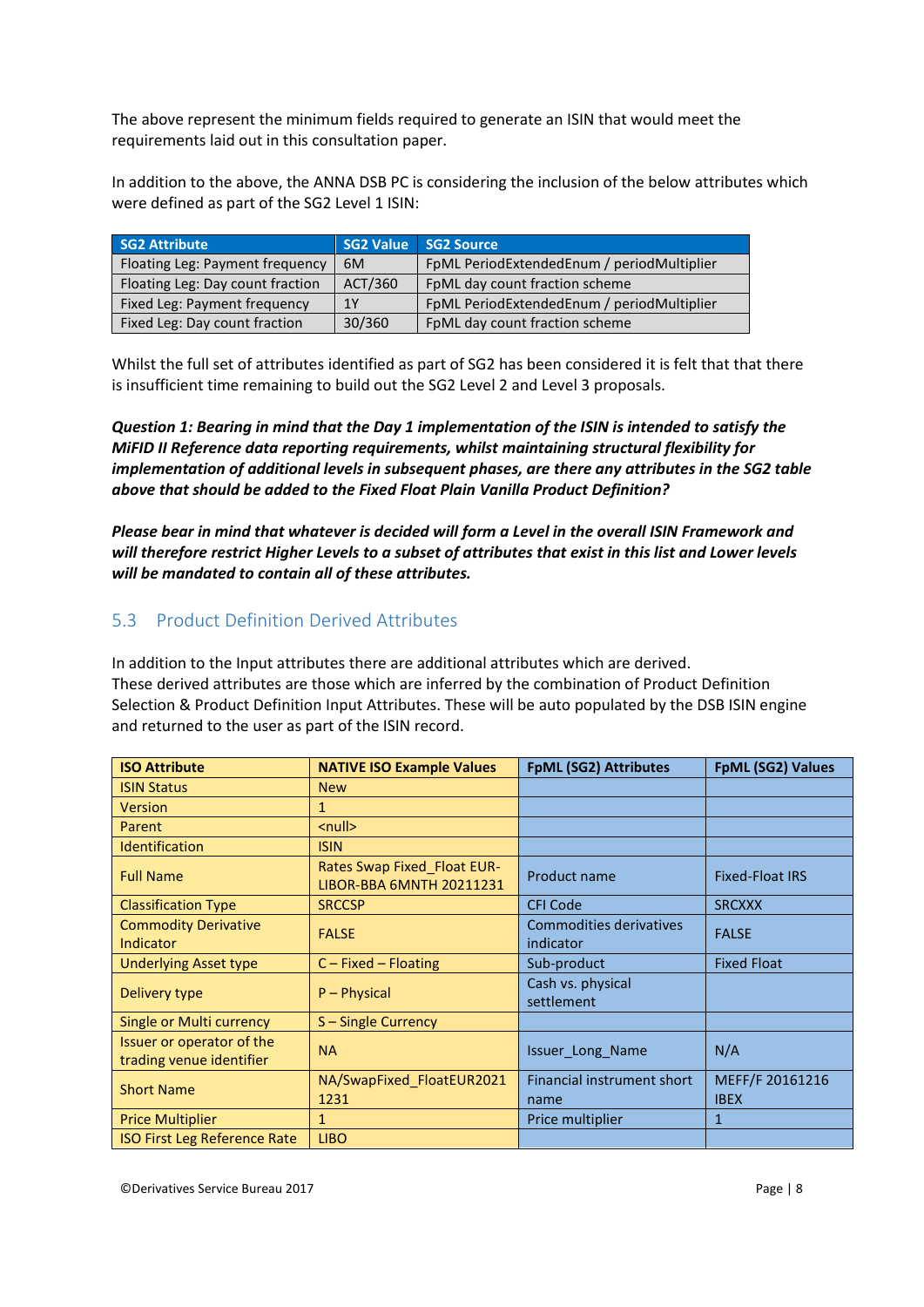#### *Question 2: Do you agree that these attributes can be derived from the Input attributes?*

#### *Question 3: Do you agree that these should be output by the ANNA DSB?*

In addition to the above the ANNA DSB PC is considering the derivation of the below attributes, if deemed relevant, which were defined as part of the SG2 Level 1 ISIN:

| <b>SG2 Attribute</b>          | <b>SG2 Value</b>                       | <b>SG2 Source</b>    |
|-------------------------------|----------------------------------------|----------------------|
| <b>Issue Description</b>      | SWAP EQTY Notional                     | ISO 6166             |
| MiFIR identifier              | <b>DERV</b>                            | <b>ESMA RTS 2</b>    |
| Asset class of the underlying | <b>INTR</b>                            | <b>ESMA RTS 2</b>    |
| Contract type                 | <b>SWAP</b>                            | <b>ESMA RTS 2</b>    |
| Underlying type               | <b>INTR</b>                            | <b>ESMA RTS 2</b>    |
| Sub-asset class               | Fixed-to-Float 'single currency swaps' | ESMA RTS 2 - Annex 3 |
| <b>Transaction type</b>       | Plain Vanilla                          | ISDA taxonomy v2.0   |

*Question 4: Is the derivation of the above attributes useful for industry? If so, would this impact the industry's implementation and overall ability to meet RTS23 deliverables?*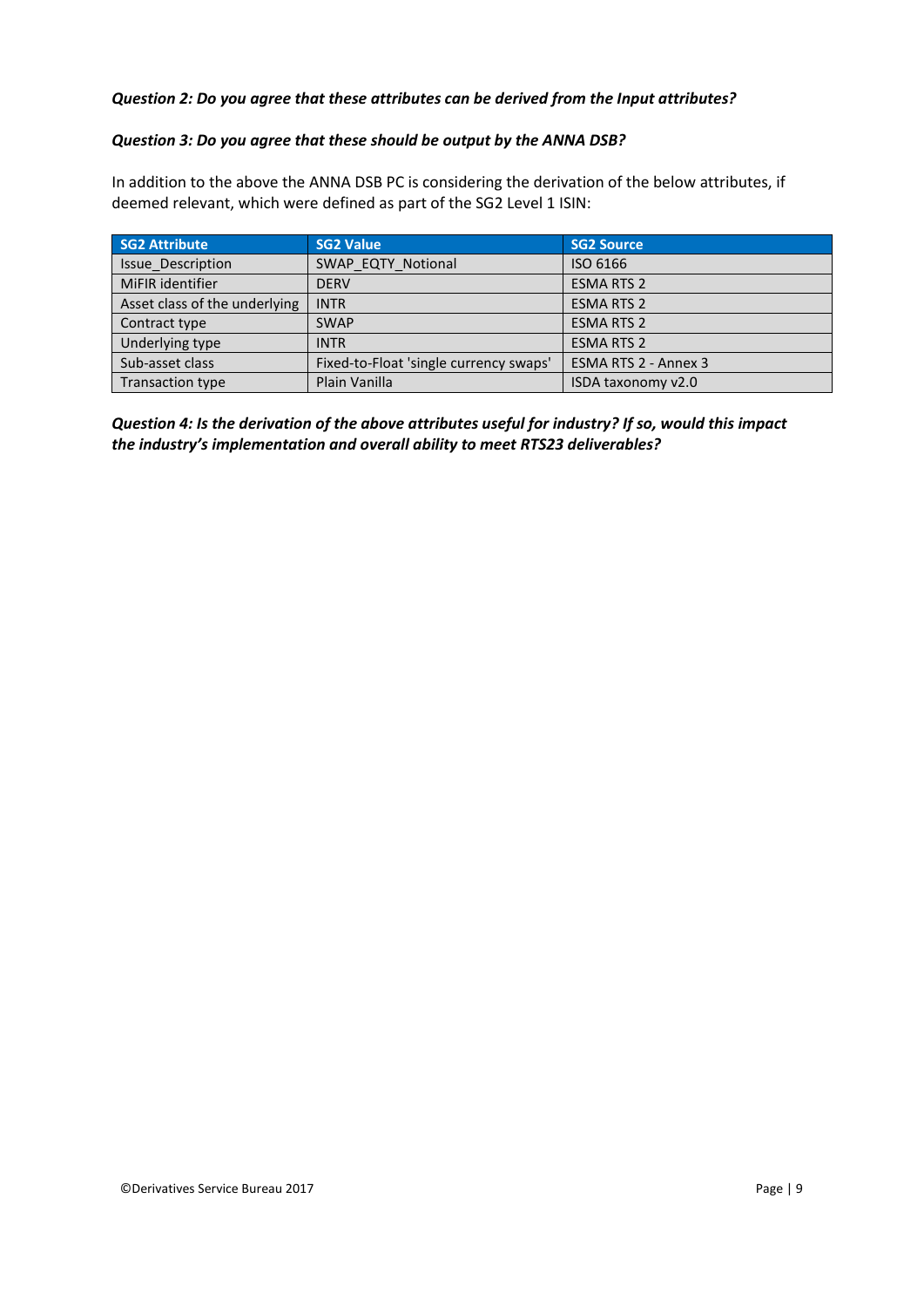## <span id="page-9-0"></span>6 Enumerations

Alongside each attribute in the table below, the source has been assigned which specifies the exact reference (where applicable) of that attribute within the respective taxonomy<sup>3</sup>.

It should be noted that the JSON messaging schema the DSB is employing will contain all attributes listed below and their associated enumerations.

| <b>Full Name</b>           | <b>DSB Source</b>                | <b>SG2 Source</b>                |  |
|----------------------------|----------------------------------|----------------------------------|--|
| <b>Asset Class</b>         | ISO 10962: 2015. Character #2    | ISDA taxonomy v2.0               |  |
| <b>Classification Type</b> | ISO 10962: 2015. Full Code       | ISO 10962: 2015. Full Code       |  |
| Commodity                  | ESMA RTS 23 (Boolean)            | ESMA RTS 23 (Boolean)            |  |
| Derivative Indicator       |                                  |                                  |  |
| Delivery type              | ISO 10962: 2015. Character #6    |                                  |  |
| <b>Expiry Date</b>         | Date YYYYMMDD (Expiry Date of    |                                  |  |
|                            | the financial instrument)        |                                  |  |
| First Leg Reference        | http://www.fpml.org/spec/coding- | http://www.fpml.org/spec/coding- |  |
| Rate                       | scheme/fpml-schemes.html#s5.91   | scheme/fpml-schemes.html#s5.91   |  |
| First Leg Reference        | Integer                          | PeriodMultiplier (integer)       |  |
| Rate Term Value            |                                  |                                  |  |
|                            | https://www2.swift.com/mystanda  |                                  |  |
|                            | rds/#/mx/DRAFT6auth.036.001.01   |                                  |  |
| First Leg Reference        | #content%2FFinancialInstrument%  |                                  |  |
| <b>Rate Term Unit</b>      | 2FNewRecord%2FDerivativeInstru   | Period (FpML PeriodEnum)         |  |
|                            | mentAttributes%2FUnderlyingInstr |                                  |  |
|                            | ument%2FSingle%2FIndex%2FNam     |                                  |  |
|                            | e%2FTerm%2FUnit                  |                                  |  |
| <b>Full Name</b>           | Full name of the instrument      |                                  |  |
|                            | defined by DSB                   |                                  |  |
| Identification (ISIN)      | ISO 6166: 2013                   |                                  |  |
| <b>Instrument Type</b>     | ISO 10962: 2015. Character #1    | ISDA taxonomy v2.0               |  |
| <b>ISIN Status</b>         | New, Deleted                     |                                  |  |
|                            | https://www2.swift.com/mystanda  |                                  |  |
|                            | rds/#/mx/DRAFT6auth.036.001.01   |                                  |  |
| <b>ISO First Leg</b>       | #content%2FFinancialInstrument%  |                                  |  |
| Reference Rate             | 2FNewRecord%2FDerivativeInstru   |                                  |  |
|                            | mentAttributes%2FUnderlyingInstr |                                  |  |
|                            | ument%2FSingle%2FIndex%2FNam     |                                  |  |
|                            | e%2FReferenceRate                |                                  |  |
| Issuer or operator of      |                                  |                                  |  |
| the trading venue          | "NA"                             | " $N/A$ "                        |  |
| identifier                 |                                  |                                  |  |

1

<sup>&</sup>lt;sup>3</sup> To access the relevant reference links below to the ISO20022 messages within swift/MyStandards, users are required to create a free account by following the link below and clicking 'Login to MyStandards' in the top right of the homepage:<https://mystandards.swift.com/>

Once an account has been created and login is successful, the links below will direct users to the correct reference.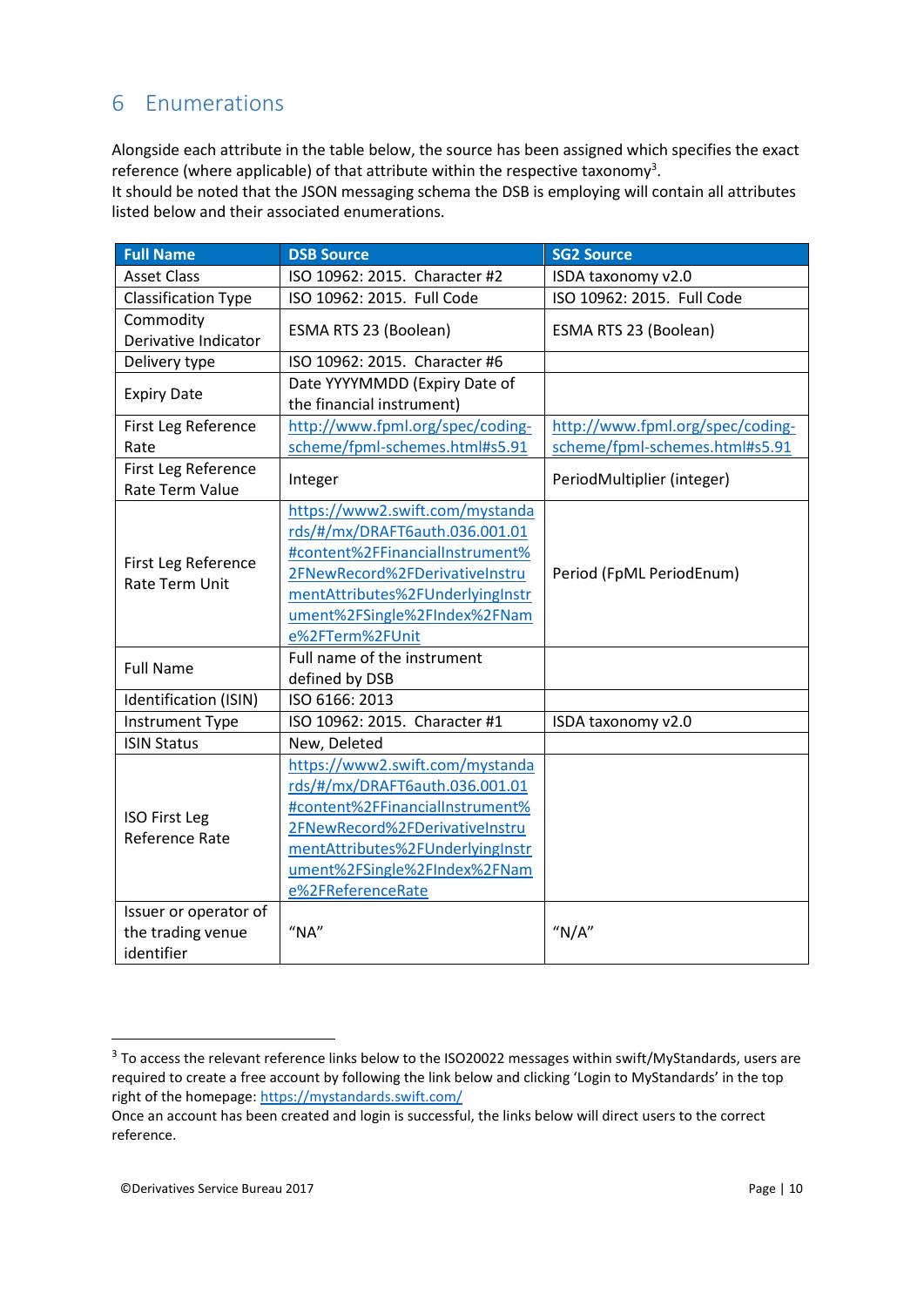|                          | "InstRefDataReporting" (Label        |                    |
|--------------------------|--------------------------------------|--------------------|
| Level                    | assigned to the ISIN to describe its |                    |
|                          | level in the ISIN hierarchy)         |                    |
| <b>Notional Currency</b> | ISO 4217: 2015                       | ISO 4217: 2015     |
| Notional Schedule        | ISO 10962: 2015. Character #4        |                    |
|                          | (Swaps: Rates only)                  |                    |
|                          | ISO 6166: 2013 (where relevant       |                    |
| Parent                   | <null> otherwise)</null>             |                    |
| Price Multiplier         | Double                               |                    |
| <b>Short Name</b>        | ISO 18774: 2015                      | ISO 18774: 2015    |
| Single or Multi          | ISO 10962: 2015. Character #5        |                    |
| currency                 | (Rates only)                         |                    |
| <b>Underlying Asset</b>  | ISO 10962: 2015. Character #3        |                    |
| <b>Type</b>              |                                      | ISDA taxonomy v2.0 |
|                          | Unique human readable                |                    |
| Use Case                 | instrument label, created by the     |                    |
|                          | DSB PC and based on ISDA 2.0         |                    |
|                          | taxonomy                             |                    |
| Version                  | Integer                              |                    |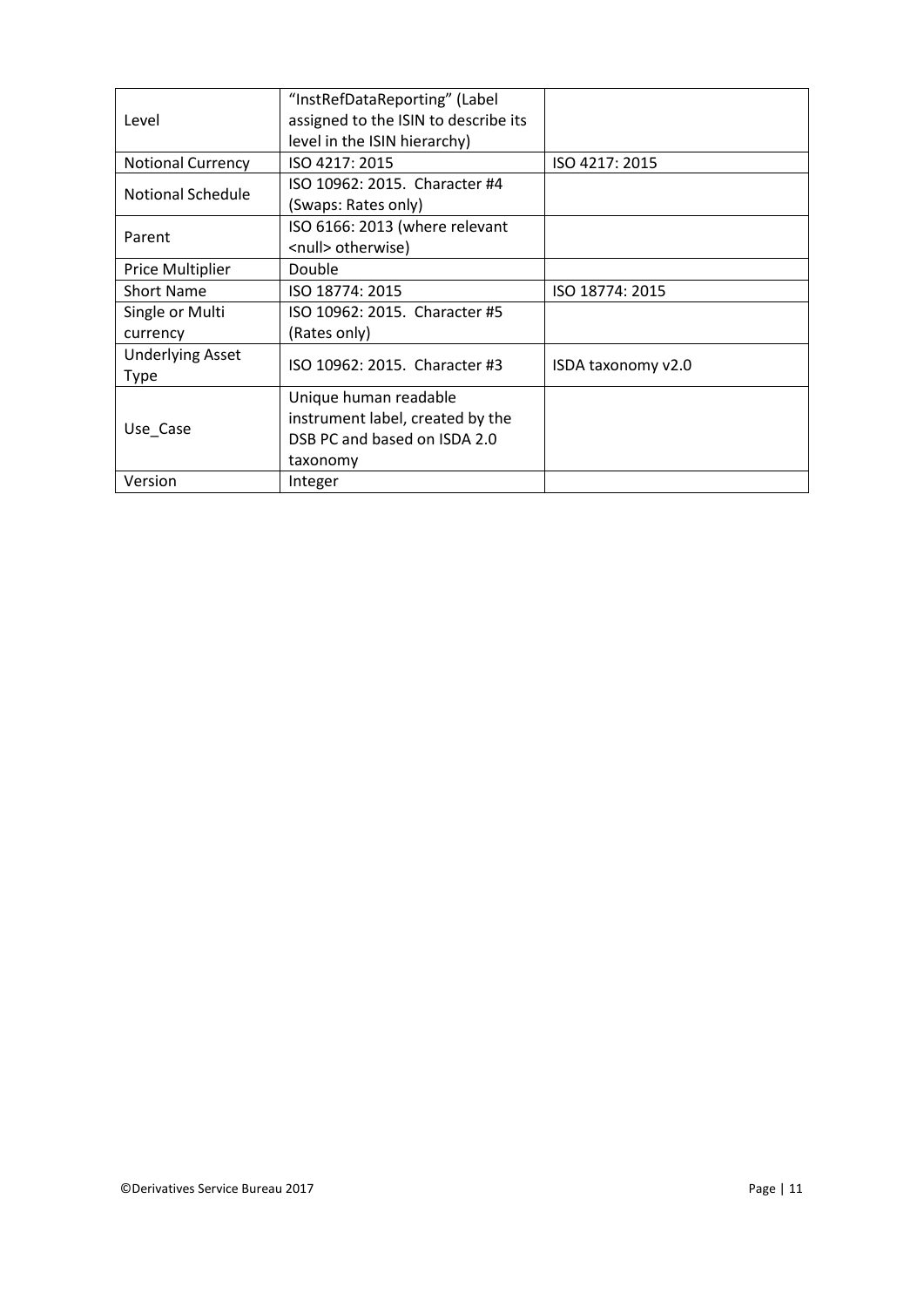# <span id="page-11-0"></span>7 CPMI IOSCO

The Product Definitions have been designed to align with the current thinking<sup>4</sup> on the forthcoming implementation of CPMI-IOSCO's UPI.

For the "Fixed\_Float" Use Case the relevant attributes aligned with the current CPMI-IOSCO's thinking on UPI as per below:

| <b>ISO Attribute</b>          | <b>NATIVE ISO Example Values</b> | <b>FpML (SG2) Attributes</b> | FpML (SG2) Values    |
|-------------------------------|----------------------------------|------------------------------|----------------------|
| <b>Asset Class</b>            | R - Rates                        | Asset class                  | <b>Interest Rate</b> |
| <b>Instrument Type</b>        | S - Swap                         | Base product                 | <b>IR Swap</b>       |
| First Leg Reference Rate      | <b>EUR-LIBOR-BBA</b>             | Floating rate index          | <b>EUR-LIBOR-BBA</b> |
| First Leg Reference Rate Term |                                  |                              |                      |
| Value                         | 6                                | Index tenor                  | 6M                   |
| First Leg Reference Rate Term |                                  |                              |                      |
| Unit                          | <b>MNTH</b>                      | Index tenor                  | 6M                   |
| <b>Notional Schedule</b>      | C - Constant                     |                              |                      |
| <b>Underlying Asset type</b>  | C - Fixed - Floating             | Sub-product                  | <b>Fixed Float</b>   |
| Delivery type                 | P - Physical                     | Cash vs. physical settlement |                      |
| Single or Multi currency      | S - Single Currency              |                              |                      |

*Question 5: Do you agree that the ANNA DSB should be designing the Product Definitions to align with the current thinking of CPMI IOSCO UPI requirements?*

*Question 6: Are there additional fields that you believe need to be added in order to ensure the goal of supporting CPMI IOSCO are met?*

1

<sup>4</sup> <http://www.iosco.org/library/pubdocs/pdf/IOSCOPD541.pdf>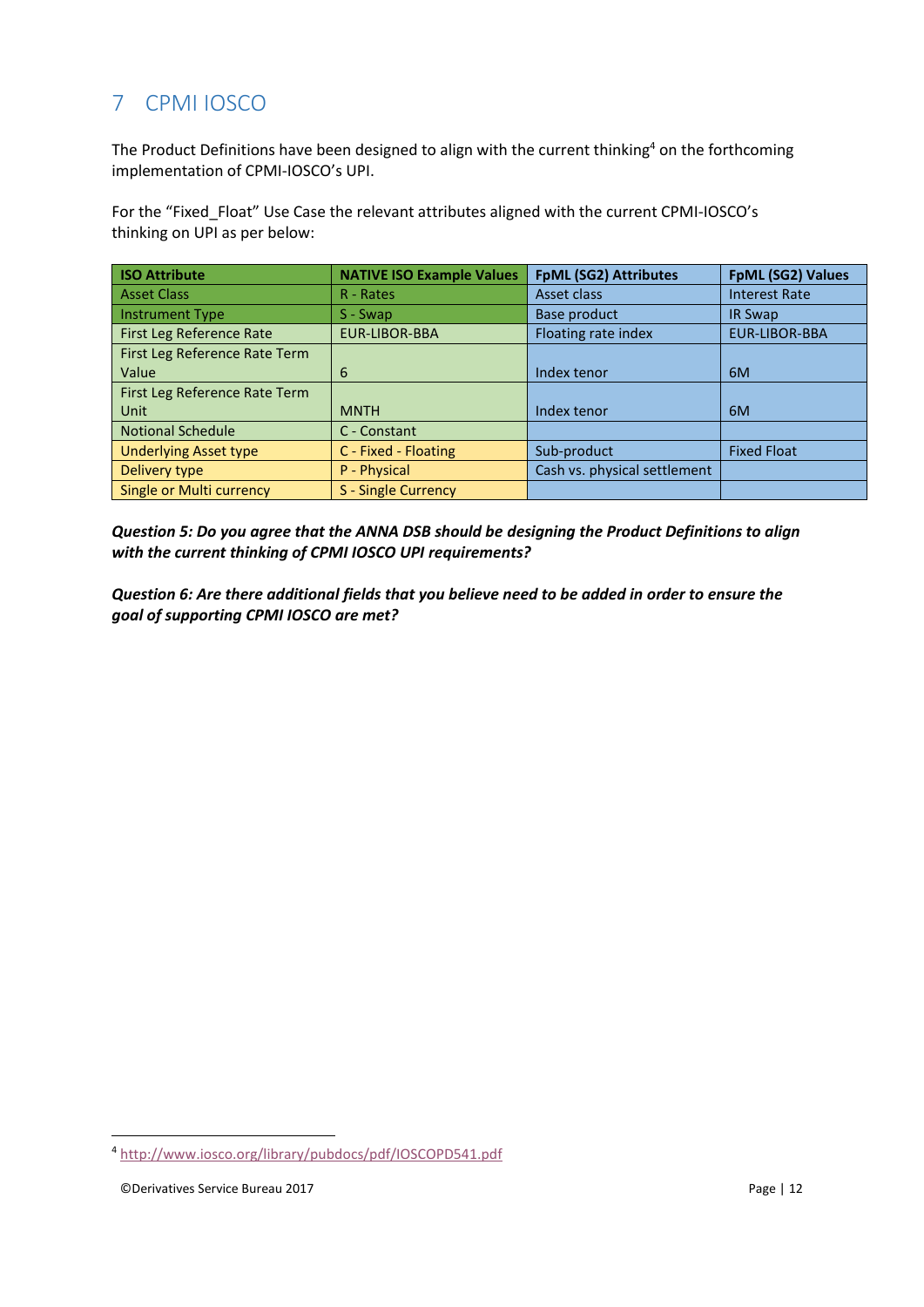# <span id="page-12-0"></span>8 SG2 Level 1 Attributes for all other asset classes

The tables below represent the SG2 Level 1 attributes that have not been included in the base RTS23/CFI attributes on which consensus has been reached for Day 1 UAT. The example values have been sourced from SG2 Use Cases.

Where applicable, any attributes that are included in the current CPMI-IOSCO UPI specifications have been marked in the right-hand column of the tables.

*Question 7: Using the Fixed Float Plain Vanilla Product Definition as an example, are there other products in other asset classes where any additional SG2 Level 1 attributes outlined below should be added to the base RTS23 & CFI fields? In providing feedback, consideration should be given to any attributes that are relevant for CPMI-IOSCO's UPI.*

### <span id="page-12-1"></span>8.1 Credit

| <b>SG2 Attribute</b>           | <b>Example SG2 Value</b>                    | <b>SG2 Source</b>         | <b>Relevant for</b><br><b>CPMI-IOSCO</b> |
|--------------------------------|---------------------------------------------|---------------------------|------------------------------------------|
| Issue Description              | SWAP EQTY Notional                          | ISO 6166                  |                                          |
| MiFIR identifier               | <b>DERV</b>                                 | <b>ESMA RTS 2</b>         |                                          |
| Asset class of the underlying  | <b>CRDT</b>                                 | <b>ESMA RTS 2</b>         |                                          |
| Underlying type                | <b>TBD</b>                                  | <b>ESMA RTS 2</b>         |                                          |
| Sub-asset class                | <b>TBD</b>                                  | ESMA RTS 2 - Annex 3      |                                          |
| <b>Transaction type</b>        | <b>Standard North American</b><br>Corporate | ISDA taxonomy v2.0        |                                          |
| Underlying Legal Long Name ID  | <b>Ford Motor Company</b>                   |                           |                                          |
| Restructuring type             | <b>NR</b>                                   | FpML restructuring scheme |                                          |
| <b>ISDA definition version</b> | 2014                                        |                           |                                          |
| <b>Attachhment Point</b>       | 22                                          |                           |                                          |
| <b>Exhaustion Point</b>        | 100                                         |                           |                                          |
| Restructuring type             | ModModR                                     | FpML restructuring scheme |                                          |
| Embedded Option on Swap        | UNDERLYING Index data                       |                           |                                          |
| <b>Option Currency</b>         | <b>EUR</b>                                  |                           |                                          |

#### <span id="page-12-2"></span>8.2 FX

| <b>SG2 Attribute</b>          | <b>Example SG2 Value</b> | <b>SG2 Source</b>                                      | <b>Relevant for</b><br><b>CPMI-IOSCO</b> |
|-------------------------------|--------------------------|--------------------------------------------------------|------------------------------------------|
| <b>Issue Description</b>      | SWAP EQTY Notional       | ISO 6166                                               |                                          |
| MiFIR identifier              | <b>DERV</b>              | RTS2 p167 non mifid ins                                |                                          |
| Asset class of the underlying | <b>CURR</b>              | RTS2 p167 non mifid ins                                |                                          |
| <b>CONTRACT SUB TYPE</b>      | NDLV, CASH               |                                                        |                                          |
| Sub-asset class               | <empty></empty>          | RTS 2 - Annex 3                                        |                                          |
| Issuer Long Name              | N/A                      | ISO 6166                                               |                                          |
| <b>Put Currency</b>           | <b>INR</b>               | FpML ISO currency 4217<br>code                         |                                          |
| <b>Call Currency</b>          | <b>USD</b>               | FpML ISO currency 4217<br>code                         |                                          |
| Settlement Currency           | <b>USD</b>               | FpML ISO currency 4217<br>code                         | γ                                        |
| <b>Observation Period</b>     | Adjusted                 | fixingSchedule/startDate<br>and fixingSchedule/endDate |                                          |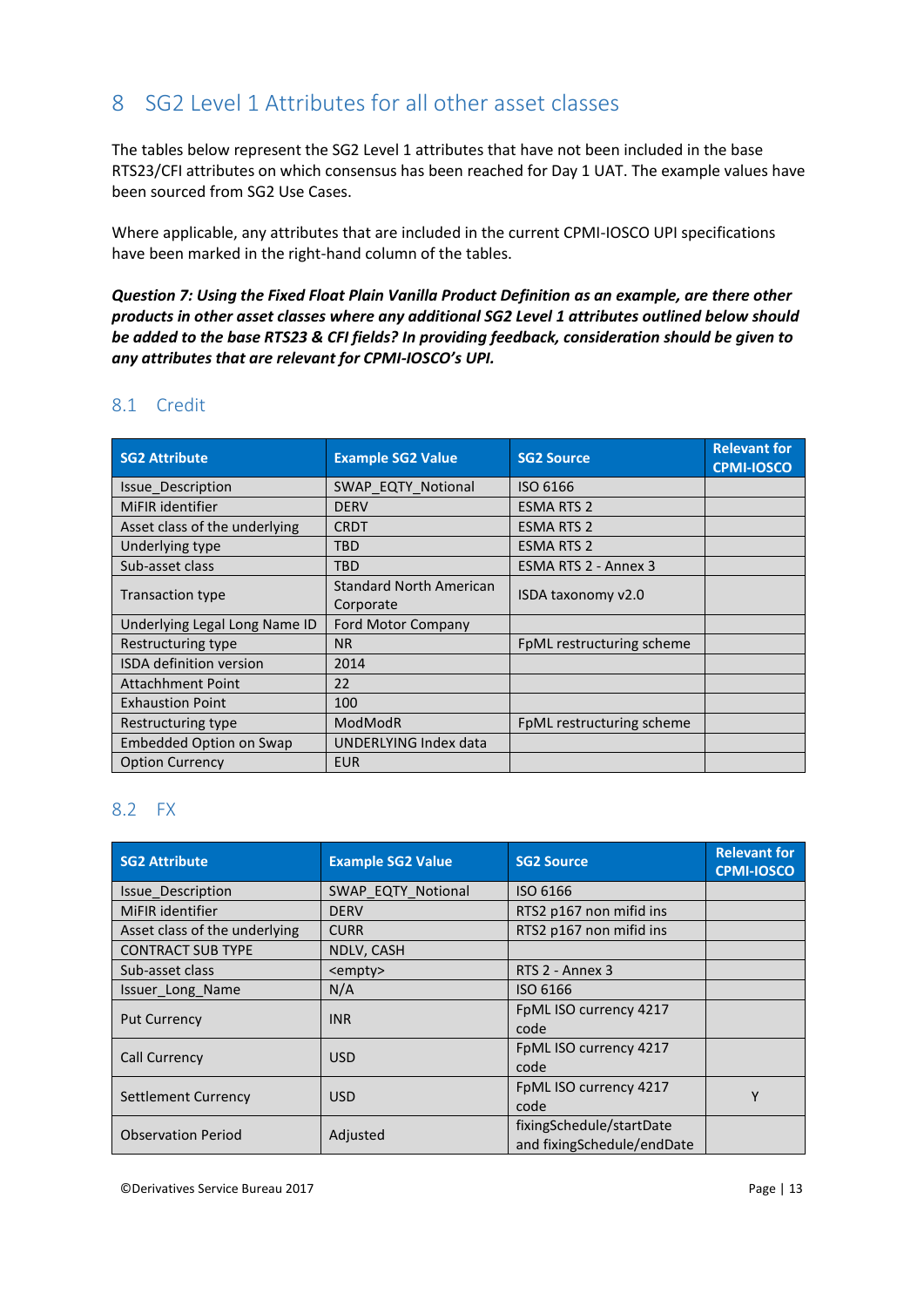### <span id="page-13-0"></span>8.3 Equities

| <b>SG2 Attribute</b>                        | <b>Example SG2 Value</b> | <b>SG2 Source</b>                                        | <b>Relevant for</b><br><b>CPMI-IOSCO</b> |
|---------------------------------------------|--------------------------|----------------------------------------------------------|------------------------------------------|
| Issue_Description                           | SWAP EQTY Notional       | ISO 6166                                                 |                                          |
| MiFIR identifier                            | <b>DERV</b>              | RTS 2, Annex IV, Table 2,<br>Field-3                     |                                          |
| Asset class of the underlying               | <b>EQUI</b>              | RTS 2, Annex IV, Table 2,<br>Field-4                     |                                          |
| Contract type                               | <b>SWAP</b>              | RTS 2, Annex IV, Table 2,<br>Field-5<br>Part-43 Table-A1 |                                          |
| Sub-asset class                             | <b>SWAP</b>              | ESMA RTS 2 - Annex 3                                     |                                          |
| Parameter                                   | <b>PRBP</b>              | RTS 2, Annex IV, Table 2,<br>Field-26                    |                                          |
| <b>Transaction Type</b>                     | Single Name              | ISDA taxonomy v2.0                                       |                                          |
| Return type                                 | Price / Total / Dividend | FpML ReturnType<br>enumeration                           |                                          |
| Underlying Asset Initial Price<br>Election  | <b>Hedge Execution</b>   | <b>CFTC Part-45</b>                                      |                                          |
| Notional currency 2                         | <b>EUR</b>               | Part-43 Table-A1                                         |                                          |
| Dividend currency                           | <empty></empty>          | $\Omega$                                                 |                                          |
| <b>Currency of Underlying</b><br>Instrument | <empty></empty>          | ISO 4217 code                                            |                                          |
| <b>Price Notation</b>                       | <empty></empty>          | Part-43 Table-A1                                         |                                          |
| Settlement Currency                         | <empty></empty>          | $\Omega$                                                 |                                          |
| <b>Option Currency</b>                      | <empty></empty>          | Part-43 Table-A2                                         |                                          |

### <span id="page-13-1"></span>8.4 Commodities

| <b>SG2 Attribute</b>          | <b>Example SG2 Value</b> | <b>SG2 Source</b>    | <b>Relevant for</b><br><b>CPMI-IOSCO</b> |
|-------------------------------|--------------------------|----------------------|------------------------------------------|
| <b>Issue Description</b>      | SWAP EQTY Notional       | ISO 6166             |                                          |
| MiFIR identifier              | <b>DERV</b>              | ESMA RTS2 p167       |                                          |
| Asset class of the underlying | <b>COMM</b>              | ESMA RTS2 p167       |                                          |
| Contract sub type             | DLVB, NDLV               | ESMA RTS2 p170       |                                          |
| Sub-asset class               | <empty></empty>          | ESMA RTS 2 - Annex 3 |                                          |
| Further sub-product           | <empty></empty>          | ESMA RTS23 p476      |                                          |
| Sub-product                   | <empty></empty>          | ISDA taxonomy v2.0   |                                          |
| Other terms indicator         | N                        |                      |                                          |
| Other terms category          | <empty></empty>          |                      |                                          |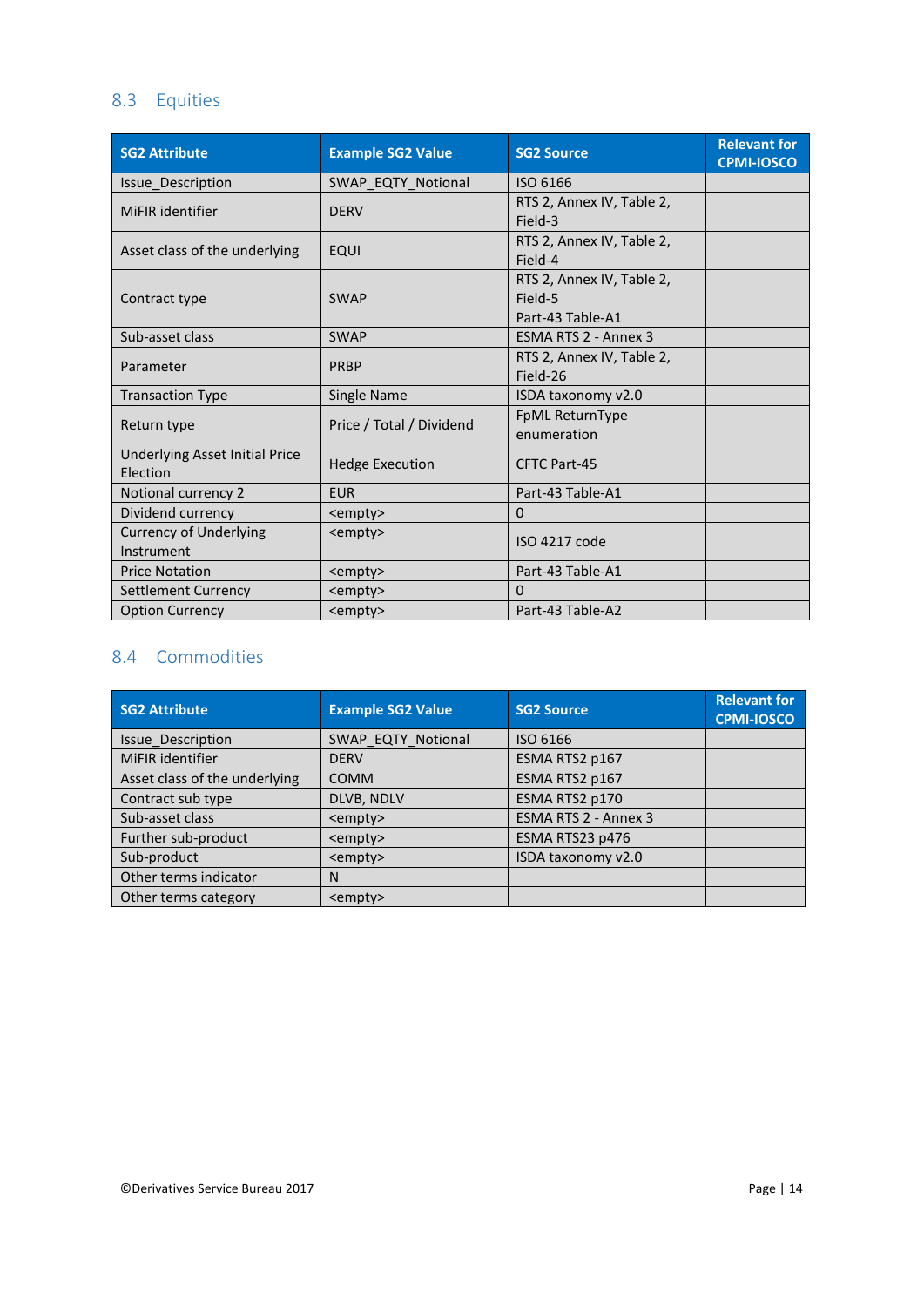### <span id="page-14-0"></span>9 ToTV & uToTV

### <span id="page-14-1"></span>9.1 Definition

The definition of Tradeable on a Trading Venue (ToTV) or an Underlier Tradeable on a Trading Venue (uTOTV) has not yet been finalized and published by ESMA.

The DSB PC recognizes that the final definition of ToTV & uTOTV may have an impact on ISIN granularity should the definition be limited to RTS23 attributes and/or the ISIN itself is included within the definition.

The DSB PC recognizes that there is a requirement for industry to understand the eventual ToTV/uToTV definition and apply it to ISINs created or retrieved from the DSB in order to determine their individual scope for Reference Data Reporting and other reporting obligations within MiFID II.

A conceptual proposal has been formed by the DSB PC which has the following objectives:

- Mutualize the cost of completing and maintaining the mapping between ISINs and ToTV for the industry
- Decouple the ISIN definition from the definition of ToTV this allows the industry to define an ISIN that has a broader scope encompassing both other jurisdiction and industry requirements
- Ensure that any further changes to ToTV definition will be absorbed by the DSB without impacting the industry



#### <span id="page-14-2"></span>9.2 Proposal – ToTV Indicator Creation

- 1. European Trading Venues (TVs) support trading in OTC derivatives inside the scope of MiFID II.
- 2. TVs, by 2100 UTC, are required to obtain an OTC ISIN for those instruments they've supported from the DSB.
- 3. TVs, by 2100 UTC, are required to submit all reference data relating to the instruments tradeable on their platform to their NCA. ESMA then collates all this data within their FIRDS database.
- 4. ESMA publishes the reference data T+1 before 0900. The DSB imports this extract onto the platform.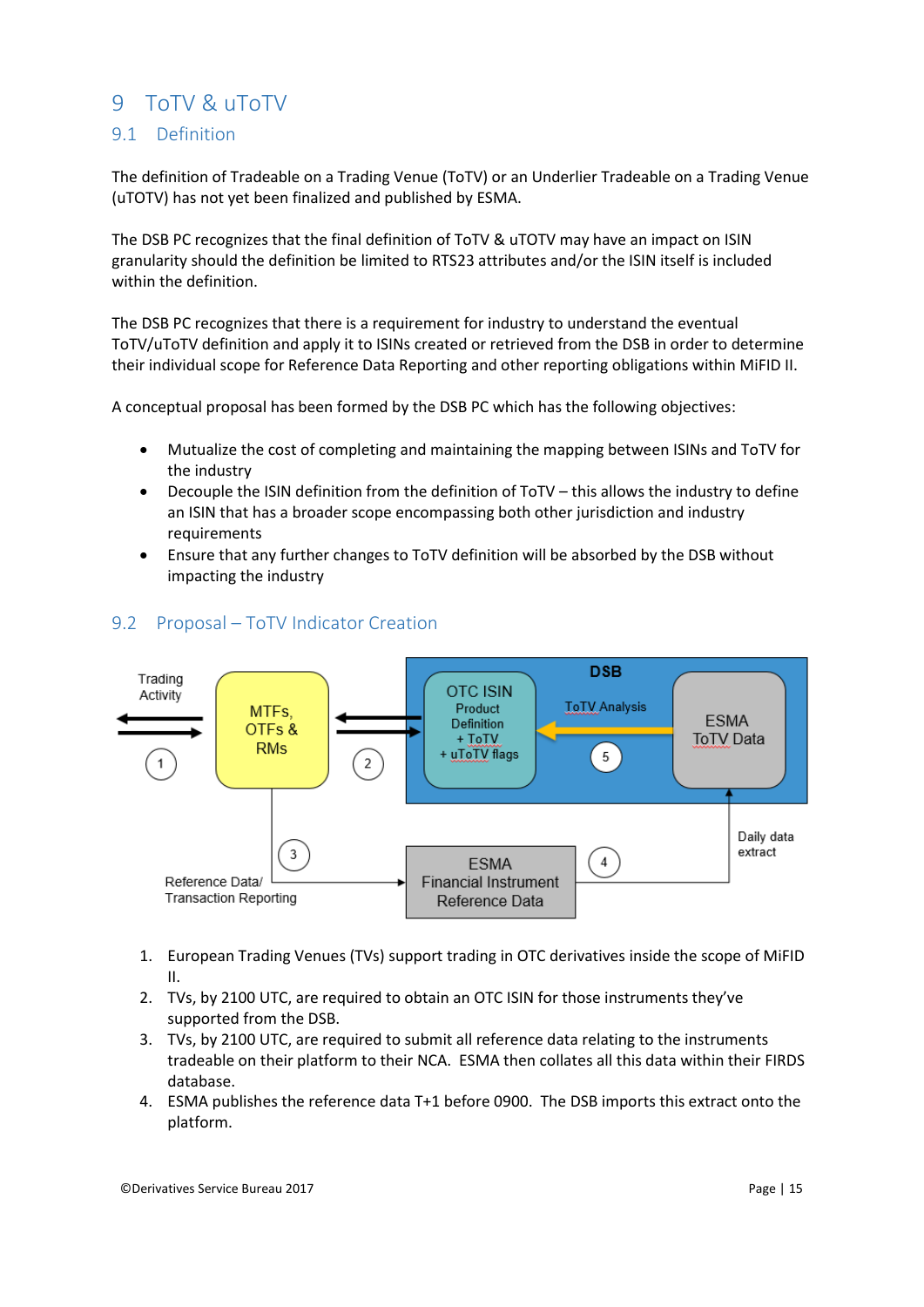- 5. DSB then uses the ESMA dataset to mark all ISINs with the identical attributes as those from ESMA's data as ToTV and/or uToTV.
- <span id="page-15-0"></span>9.3 Proposal – ToTV Indicator Enquiry



- 1. SIs quoting or trading an OTC derivative are required to obtain an OTC ISIN for ToTV instruments or uToTV. Investment Firms trading an OTC derivative have particular reporting obligations if the derivative is ToTV or uToTV.
- 2. Workflows:

| <b>Request</b>                                                                                  | <b>Response</b>                                                                          |
|-------------------------------------------------------------------------------------------------|------------------------------------------------------------------------------------------|
| Send an OTC Derivative ISIN.                                                                    | Identify and return the OTC ISIN attributes<br>and the current ToTV and uToTV flags.     |
| Send a list of attributes and values for<br>the proposed instrument or quote or<br>transaction. | Identify a set of OTC ISINs and returns them<br>with their current ToTV and uToTV flags. |

- 3. SIs are required to report reference data for all ToTV and uToTV instruments to their NCA. ESMA then collates all this data within their FIRDS database.
- 4. SIs, Investment Firms & APAs have other reporting obligations dependent upon ToTV and uToTV of the instruments.

#### *Question 8: Do you believe that the Product Committee's proposal for the DSB to indicate ToTV/uTOTV would benefit the market? Please explain why*

*Question 9: Are there any other workflows in addition to the above that the DSB should accept or provide?*

*Question 10: Should the DSB also provide Liquidity/SSTI data in the response to users alongside the ToTV and uToTV flags?*